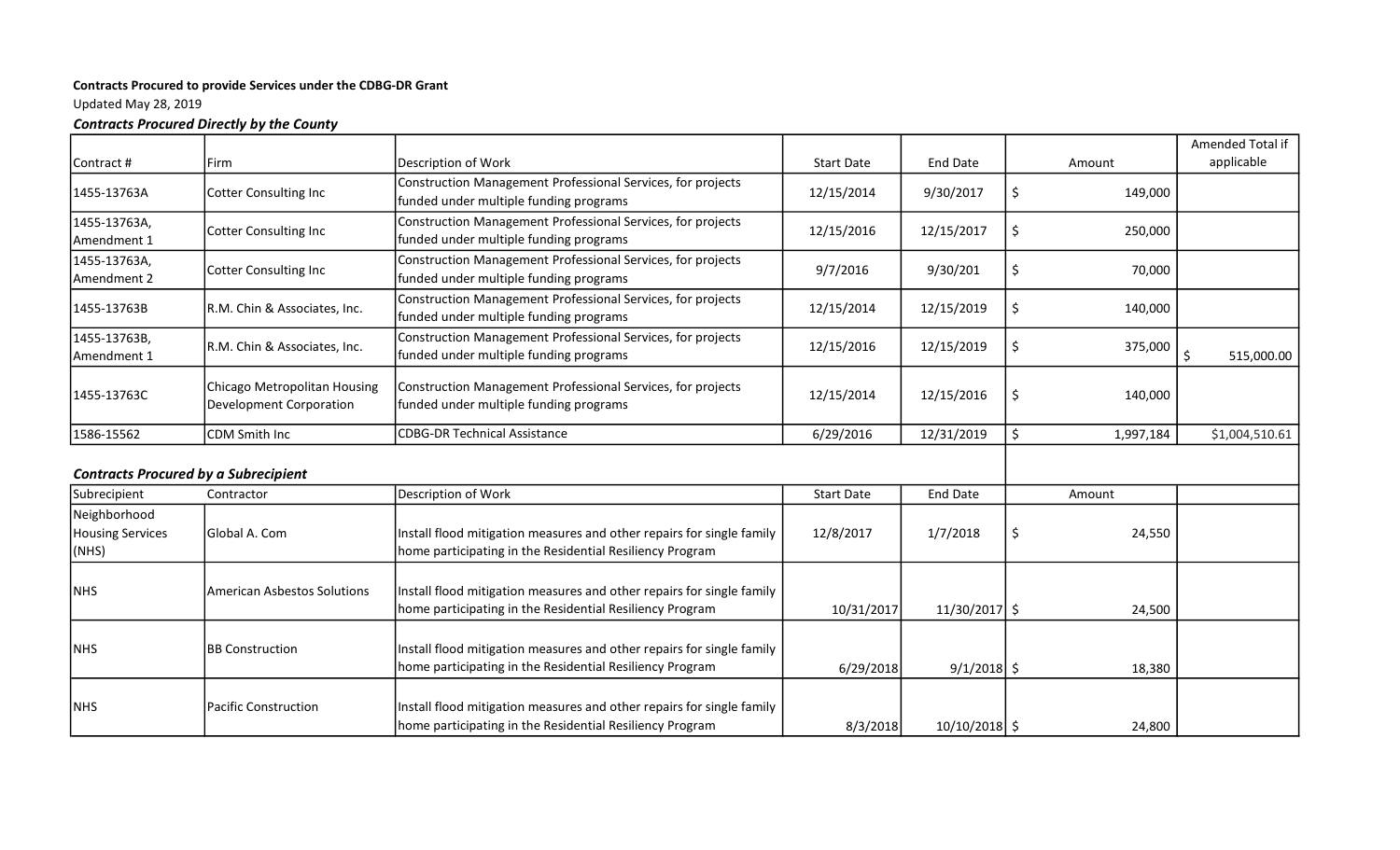| <b>NHS</b> | <b>BB Construction</b>             | Install flood mitigation measures and other repairs for single family |            |                 |           |  |
|------------|------------------------------------|-----------------------------------------------------------------------|------------|-----------------|-----------|--|
|            |                                    | home participating in the Residential Resiliency Program              | 6/29/2018  | $9/1/2018$ \$   | 24,800    |  |
|            |                                    |                                                                       |            |                 |           |  |
| <b>NHS</b> | LA & A Construction                | Install flood mitigation measures and other repairs for single family |            |                 |           |  |
|            |                                    | home participating in the Residential Resiliency Program              | 7/18/2018  | $9/18/2018$ \$  | 19,150    |  |
|            |                                    |                                                                       |            |                 |           |  |
| <b>NHS</b> | <b>American Asbestos Solutions</b> | Install flood mitigation measures and other repairs for single family |            |                 |           |  |
|            |                                    | home participating in the Residential Resiliency Program              | 6/29/2018  | $9/1/2018$ \$   | 18,550    |  |
|            |                                    |                                                                       |            |                 |           |  |
| <b>NHS</b> | Mike's Construction                | Install flood mitigation measures and other repairs for single family |            |                 |           |  |
|            |                                    | home participating in the Residential Resiliency Program              | 4/26/2018  | $10/2/2018$ \$  | 17,650    |  |
|            |                                    |                                                                       |            |                 |           |  |
| <b>NHS</b> | Koal Enterprise, Inc               | Install flood mitigation measures and other repairs for single family |            |                 |           |  |
|            |                                    | home participating in the Residential Resiliency Program              | 5/7/2018   | $9/18/2018$ \$  | 18,679    |  |
|            |                                    |                                                                       |            |                 |           |  |
| <b>NHS</b> | <b>Oakk Construction</b>           | Install flood mitigation measures and other repairs for single family |            |                 |           |  |
|            |                                    | home participating in the Residential Resiliency Program              | 6/22/2018  | $8/22/2018$ \$  | 24,360    |  |
|            |                                    |                                                                       |            |                 |           |  |
| <b>NHS</b> | <b>Oakk Construction</b>           | Install flood mitigation measures and other repairs for single family |            |                 |           |  |
|            |                                    | home participating in the Residential Resiliency Program              | 4/11/12018 | $8/14/2018$ \$  | 15,544.16 |  |
|            |                                    |                                                                       |            |                 |           |  |
| <b>NHS</b> | <b>American Asbestos Solutions</b> | Install flood mitigation measures and other repairs for single family |            |                 |           |  |
|            |                                    | home participating in the Residential Resiliency Program              | 6/29/2018  | $9/1/2018$ \$   | 24,800    |  |
|            |                                    |                                                                       |            |                 |           |  |
| <b>NHS</b> | <b>BB Construction</b>             | Install flood mitigation measures and other repairs for single family |            |                 |           |  |
|            |                                    | home participating in the Residential Resiliency Program              | 6/29/2018  | $9/1/2018$ \$   | 25,000    |  |
|            |                                    |                                                                       |            |                 |           |  |
|            | Hart Remodeling & Home             |                                                                       |            |                 |           |  |
| <b>NHS</b> | <b>Improvements</b>                | Install flood mitigation measures and other repairs for single family |            |                 |           |  |
|            |                                    | home participating in the Residential Resiliency Program              | 5/7/2018   | $9/18/2018$ \$  | 13,810    |  |
|            |                                    |                                                                       |            |                 |           |  |
| <b>NHS</b> | <b>Mike's Construction</b>         | Install flood mitigation measures and other repairs for single family |            |                 |           |  |
|            |                                    | home participating in the Residential Resiliency Program              | 4/26/2018  | $10/2/2018$ \$  | 22,980    |  |
|            |                                    |                                                                       |            |                 |           |  |
| <b>NHS</b> | <b>American Asbestos Solutions</b> | Install flood mitigation measures and other repairs for single family |            |                 |           |  |
|            |                                    | home participating in the Residential Resiliency Program              | 7/18/2018  | $10/15/2018$ \$ | 23,400    |  |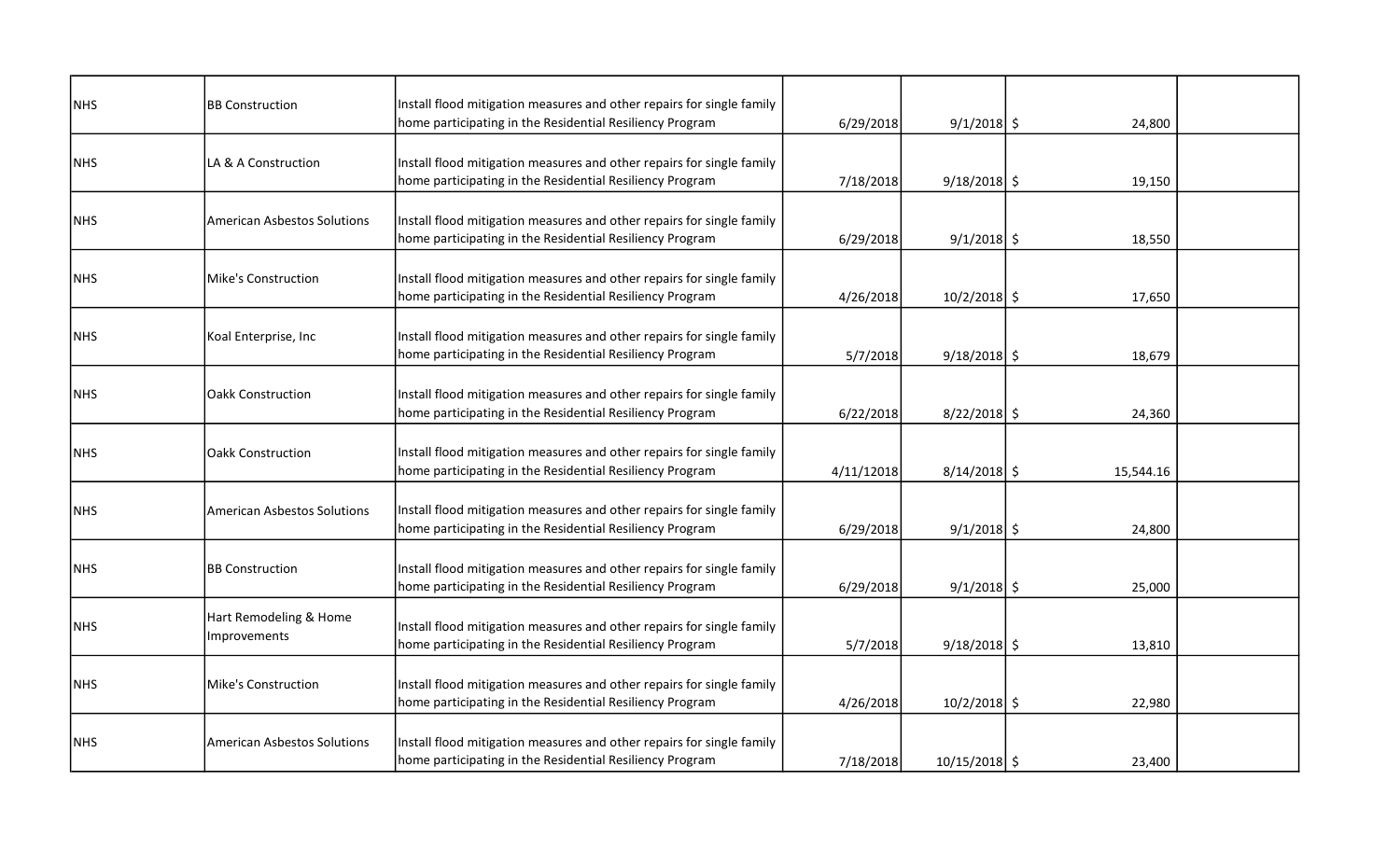| <b>NHS</b>                               | <b>American Asbestos Solutions</b> | Install flood mitigation measures and other repairs for single family                                                             |            |                 |              |                  |
|------------------------------------------|------------------------------------|-----------------------------------------------------------------------------------------------------------------------------------|------------|-----------------|--------------|------------------|
|                                          |                                    | home participating in the Residential Resiliency Program                                                                          | 5/4/2018   | $9/24/2018$ \$  | 24,950       |                  |
| <b>NHS</b>                               | United Remodelers & Builders       | Install flood mitigation measures and other repairs for single family<br>home participating in the Residential Resiliency Program | 4/26/2018  | $11/14/2018$ \$ | 25,000       |                  |
| <b>NHS</b>                               | <b>Columbus Construction</b>       | Install flood mitigation measures and other repairs for single family<br>home participating in the Residential Resiliency Program | 8/23/2018  | $11/27/2018$ \$ | 17,800       |                  |
| <b>NHS</b>                               | <b>American Asbestos Solutions</b> | Install flood mitigation measures and other repairs for single family<br>home participating in the Residential Resiliency Program | 9/5/2018   | $11/27/2018$ \$ | 24,770       |                  |
| <b>NHS</b>                               | Global A. Com, Inc                 | Install flood mitigation measures and other repairs for single family<br>home participating in the Residential Resiliency Program | 8/2/2018   | $11/27/2018$ \$ | 24,900       |                  |
| <b>NHS</b>                               | <b>American Asbestos Solutions</b> | Install flood mitigation measures and other repairs for single family<br>home participating in the Residential Resiliency Program | 8/30/2018  | $11/14/2018$ \$ | 24,500       |                  |
| <b>NHS</b>                               | LA & A Construction                | Install flood mitigation measures and other repairs for single family<br>home participating in the Residential Resiliency Program | 10/3/2018  | $12/27/2018$ \$ | 19,900       |                  |
| North West Housing<br>Partnership (NWHP) | Ziggy                              | Install flood mitigation measures and other repairs for single family<br>home participating in the Residential Resiliency Program | 2/13/2018  | $7/18/2018$ \$  | 16,950       |                  |
| <b>NWHP</b>                              | C&J Home Improvement               | Install flood mitigation measures and other repairs for single family<br>home participating in the Residential Resiliency Program | 5/11/2018  | $7/11/2018$ \$  | 13,300       |                  |
| INWHP                                    | C&J Home Improvement               | Install flood mitigation measures and other repairs for single family<br>home participating in the Residential Resiliency Program | 5/11/2018  | $7/12/2018$ \$  | 17,075       |                  |
| Village of Wheeling                      | ICF Incorporated LLC               | Modification #1 - Personell assignment adjustments                                                                                | 5/3/2017   | $2/23/2018$ \$  |              | 113,930.00       |
| Village of Wheeling                      | ICF Incorporated LLC               | Modification #2 - Add onsite management and increase<br>recordkeeping hours                                                       | 5/25/2017  | 2/23/2018       | \$<br>69,223 | 181,153.00       |
| Village of Wheeling                      | ICF Incorporated LLC               | Modification #3 - Add task 8 (emergency support)                                                                                  | 8/1/2017   | $2/23/2018$ \$  | 59,040       | \$<br>242,193.00 |
| Village of Wheeling                      | <b>ICF Incorporated LLC</b>        | Modification #4 - Personnel assignment adjustments                                                                                | 10/26/2017 | $2/23/2018$ \$  |              | 242,193.00<br>\$ |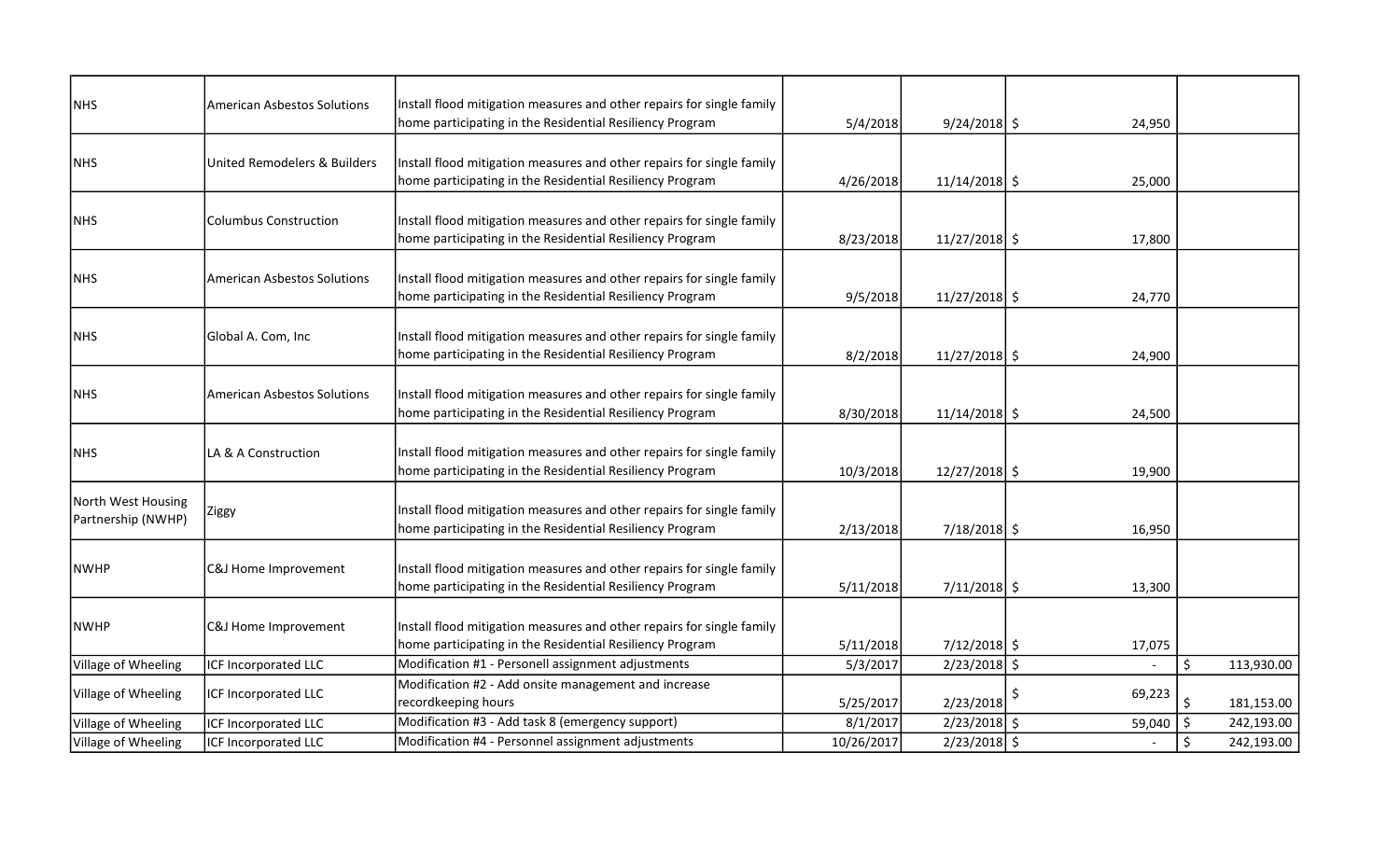| Village of Wheeling                           | ICF Incorporated LLC                                | Modification #5 - Increase recordkeeping hour, increase relocation<br>package prep and Extend performance period                                                                                                                                                                                                                                                   | 3/19/2018     | 6/30/2018                         | 20,001                                              | \$. | 262,194.00   |
|-----------------------------------------------|-----------------------------------------------------|--------------------------------------------------------------------------------------------------------------------------------------------------------------------------------------------------------------------------------------------------------------------------------------------------------------------------------------------------------------------|---------------|-----------------------------------|-----------------------------------------------------|-----|--------------|
| Village of Wheeling                           | ICF Incorporated LLC                                | Modification #6 - increase recordkeeping hours, increase relocation<br>package prep and Extend performance period                                                                                                                                                                                                                                                  | 6/25/2016     | 8/30/2018                         | 29,970<br>\$                                        |     | 292,164.00   |
| Village of Wheeling                           | Langos Corp.                                        | Demolition of mobile homes, manage demolition permits,<br>demolition of sewage plan and Demolition of misc. site features                                                                                                                                                                                                                                          | 4/1/2017      | 3/23/2018                         | Not to exceed \$450,000<br>Final total \$384,495.00 |     |              |
| Village of Wheeling                           | Kanzier Landscape Contractor<br>Inc                 | Restoration of site for open space use; Grading, seeding                                                                                                                                                                                                                                                                                                           | 8/15/2018     | 9/28/2018                         | Not to exceed \$128,279.52                          |     |              |
| Village of Wheeling                           | Alpine Village Partners                             | Management of mobile home park                                                                                                                                                                                                                                                                                                                                     | 2/17/2017     | 9/28/2018                         | Monthly fee \$2,585.10 Final<br>total \$16,599.21   |     |              |
| Loyola University<br>Medical Center<br>(LUMC) | Berger Excavating                                   | Installation of two (2) stormwater detention vaults and a 36 " relief<br>sewer along the east end of the medical center campus. The<br>infrastructure will be located within a new easement between First<br>Avenue and the campus' surface parking lots. The new stormwater<br>infrastructure will outlet to an existing 36" outfall to the Des Plaines<br>River. | 6/12/2017     | $6/6/2018$ \$                     | 2,996,628                                           |     |              |
| Loyola (LUMC)                                 | Berger Excavating<br>(Change<br>Order #1)           | Construction of a temporary gravel valet parking lot to<br>accommodate handicap patients while existing parking lots are<br>taken offline to install storm traps and/or storm piping.                                                                                                                                                                              | 10/13/2017    | $6/6/2018$ \$                     | 113,985                                             | -S  | 3,110,613.00 |
| Loyola (LUMC)                                 | <b>Berger Excavating</b><br>(Change<br>Order #2)    | Lining of existing 24" sewer, manhole, filling of abandoned 12"<br>sewer and backfill of sink hole at grade in Lot #5.                                                                                                                                                                                                                                             | 6/6/2018      | Project<br>Underway $\frac{1}{2}$ | 80,676                                              |     | 3,191,289.00 |
| Loyola (LUMC)                                 | <b>Berger Excavating</b><br>(Change<br>Order #3)    | Lease of additional parking, additional valet staff, shuttle<br>equipment, shuttle fuel. [Denied]                                                                                                                                                                                                                                                                  | <b>DENIED</b> |                                   |                                                     |     |              |
| Loyola (LUMC)                                 | <b>Berger Excavating</b><br>(Change<br>Order #4)    | Bid Alternate 1-Lighting upgrades for north parking lot 3; Bid<br>Alternate 2-Asphalt mill & overlay for north parking lot 3.                                                                                                                                                                                                                                      | 6/6/2018      | Project<br>Underway $\frac{1}{2}$ | 121,500                                             | S   | 3,312,789.00 |
| Village of Riverdale                          |                                                     | Construction of storm sewer relief system to channel stormwater<br>John Neri Construction Company away from the undersized combined sewer systems and into the<br>Little Calumet River.                                                                                                                                                                            | 3/28/2017     | $1/9/2018$ \$                     | 7,193,575                                           |     |              |
| Village of Riverdale                          | Hancock Engineering                                 | Construction engineering and oversight                                                                                                                                                                                                                                                                                                                             | 1/13/2017     | $6/1/2018$ \$                     | 450,000                                             |     |              |
| Village of Riverdale                          | John Neri Construction Company<br>(Change Order #1) | Excavation and replcement of storm sewer pipe erroneously<br>removed during storm sewer relief construction.                                                                                                                                                                                                                                                       | 4/11/2018     | $6/1/18$ \$                       | $14,350.50$   \$                                    |     | 7,207,925.00 |
| Village of Riverdale                          | Hancock Engineering<br>(Change<br>Order #2)         | Design/engineering and oversight for repair/replacement of the<br>storm pipe that was removed in error.                                                                                                                                                                                                                                                            | 5/29/2018     | $6/1/18$ \$                       | $4,576.50$   \$                                     |     | 454,580.00   |